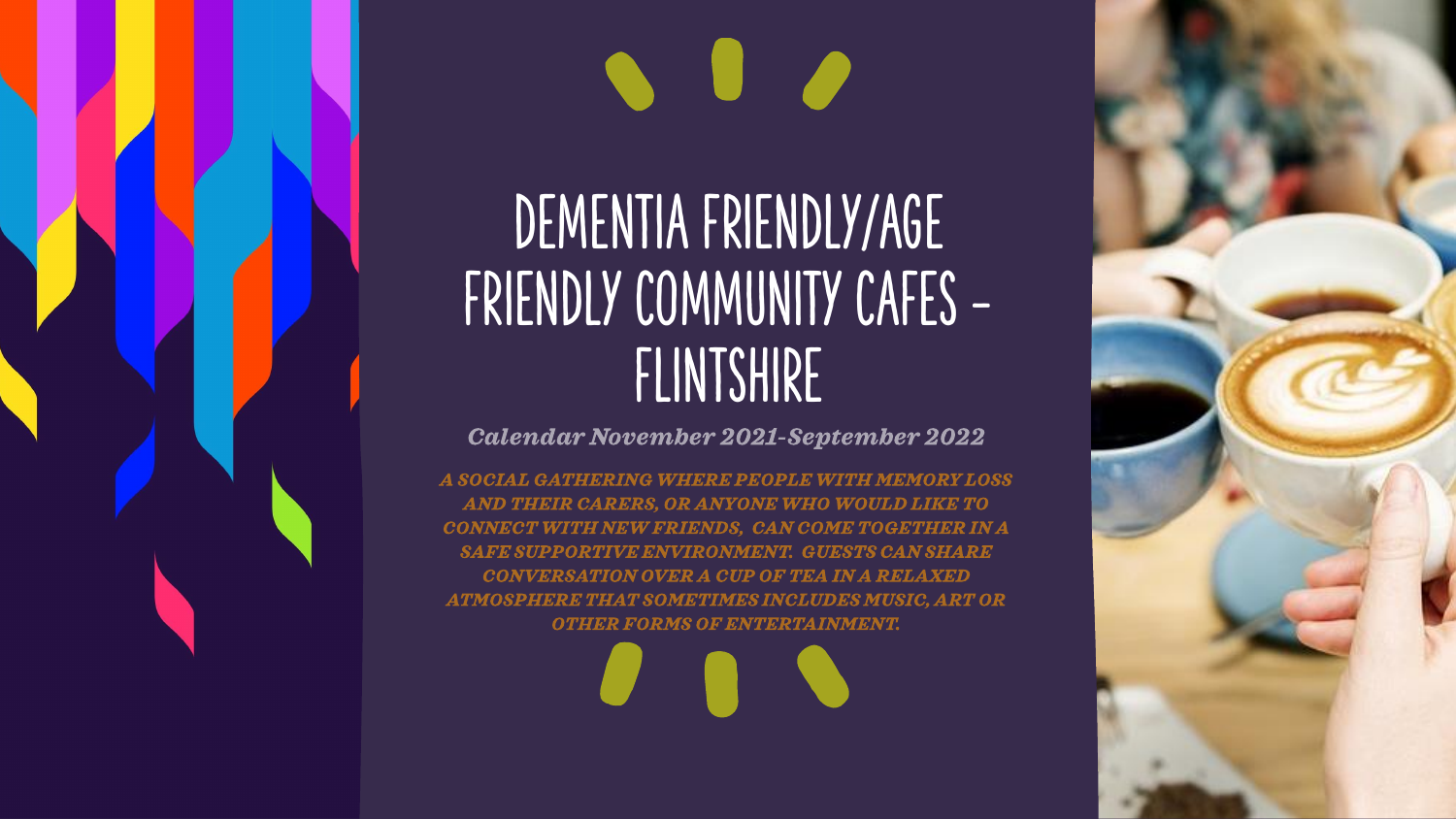#### Dementia Friendly / Age Friendly Community Café Contacts

Venue: St. Mary's Catholic Church Hall, 17 Coleshill Street, Flint, CH6 5BQ. Venue: The Red Lion Pub, Rhos Road, Penyffordd, CH4 0JR.

Venue: Douglas Place, Community Centre, Saltney, CH4 8PB. Venue: Daniel Owen Centre, Mold, CH7 1AP.

Venue: St. Bartholomew's Church, old Sealand Road, Sealand, CH5 2LQ. Contact: Hayley 07597654774 – or Christine on 07510829041.

#### **Holywell: Boot & Ship, Bagillt.**

Venue: Boot & Ship Pub, High Street, Bagillt, CH6 6HE.

Contact: Sue on 07757411044**. (also contact Sue for details about Mill on the Hill venue as this is TBC).**

#### **Mold: Singing for the Brain. Leeswood & Pontblyddyn: Sunshine Community Café.** Venue: Mold Library, Earl Rd, Mold CH7 1AP. Venue: Leeswood Community centre, Kings St, Leeswood CH7 4SB. Contact: Heather on 01244 735201. Contact: Graham on [gjsher@live.com](mailto:gjsher@live.com) or just turn up!

#### **Flint: Monday Mix. Penyffordd Memory Café.** Contact: Rose Marie on 01352 [349130/Rosecastle50@sky.com.](mailto:349130/Rosecastle50@sky.com) Contact Judy on 07983628091. (Hoping to start up again in Nov '21 so please phone to confirm).

#### **Saltney: Musical Memories. Mold: Memory Arts Café (organised by Theatr Clwyd)**

Contact: Ray - 07812500202, or Veronica on 07790751690. Contact: Hester on 07824446367. (Hoping to open in Nov '21 so please phone to confirm).

#### **Sealand: Fig Tree Café.** *\* Please telephone contacts to ensure groups are running. All groups subject to change. All details correct as of October 2021.\**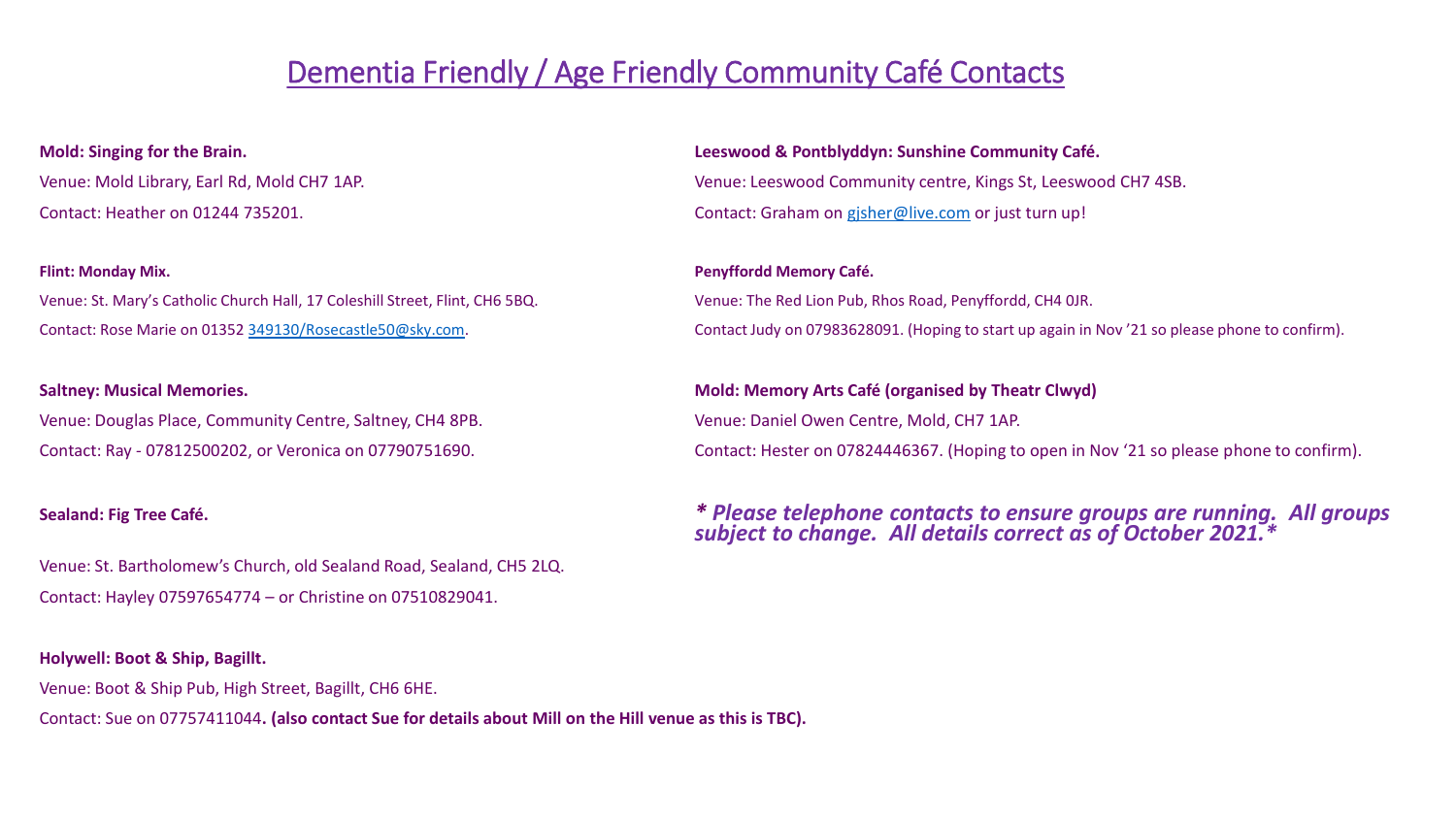#### November 2021

| Wk | <b>Monday</b>                                                                                                                                                      | <b>Tuesday</b>                                                      | Wednesday                                       | <b>Thursday</b>                                                                                                            | <b>Friday</b>                                                                                                                             | <b>Saturday</b>         | <b>Sunday</b> |
|----|--------------------------------------------------------------------------------------------------------------------------------------------------------------------|---------------------------------------------------------------------|-------------------------------------------------|----------------------------------------------------------------------------------------------------------------------------|-------------------------------------------------------------------------------------------------------------------------------------------|-------------------------|---------------|
|    |                                                                                                                                                                    | $\mathbf{2}$                                                        | $\bf{3}$                                        |                                                                                                                            | $\bf{5}$                                                                                                                                  | 6                       | 7             |
| 44 |                                                                                                                                                                    |                                                                     |                                                 | <b>Sunshine Community</b><br>Café, 9:00am-12:00pm,<br>Leeswood.                                                            |                                                                                                                                           |                         |               |
|    | 8                                                                                                                                                                  | 9                                                                   | 10                                              | 11                                                                                                                         | 12                                                                                                                                        | 13                      | 14            |
| 45 | Holywell Memory Café<br>1:00pm-3:00pm, Mill on<br>the Hill, Greenfield<br>(Please call Sue for up<br>to date information as<br>this group is not yet<br>confirmed) |                                                                     |                                                 | <b>Sunshine Community</b><br>Café 9:00am-12:00pm,<br>Leeswood.                                                             |                                                                                                                                           |                         |               |
|    | 15                                                                                                                                                                 | 16                                                                  | 17                                              | 18                                                                                                                         | 19                                                                                                                                        | 20                      | 21            |
| 46 |                                                                                                                                                                    |                                                                     |                                                 | <b>Sunshine Community</b><br>Café 9:00am-12:00pm,<br>Singing<br>Leeswood.<br>for the Brain 10:30am-<br>12pm, Mold Library. |                                                                                                                                           |                         |               |
|    | 22                                                                                                                                                                 | 23                                                                  | 24                                              | 25                                                                                                                         | 26                                                                                                                                        | 27                      | 28            |
| 47 |                                                                                                                                                                    | <b>Musical Memories</b><br>2:00pm-4:00pm,<br>Douglas Place, Saltney | <b>Memory Arts Café</b><br>1:30pm - 3pm<br>Mold | <b>Sunshine Community</b><br>Café 9:00am-12:00pm,<br>Leeswood.<br><b>Penyffordd Memory</b><br>Cafe, (time tbc)             | Fig Tree Café<br>1:00pm-3:00pm,<br>St. Bartholomew's<br>Church.<br><b>Holywell Memory Café</b><br>1:00pm-3:00pm, Boot &<br>Ship, Bagillt. |                         |               |
|    | 29                                                                                                                                                                 | 30                                                                  | 1                                               | $\overline{2}$                                                                                                             | 3 <sup>1</sup>                                                                                                                            | $\overline{\mathbf{4}}$ | 5             |
| 48 |                                                                                                                                                                    |                                                                     |                                                 |                                                                                                                            |                                                                                                                                           |                         |               |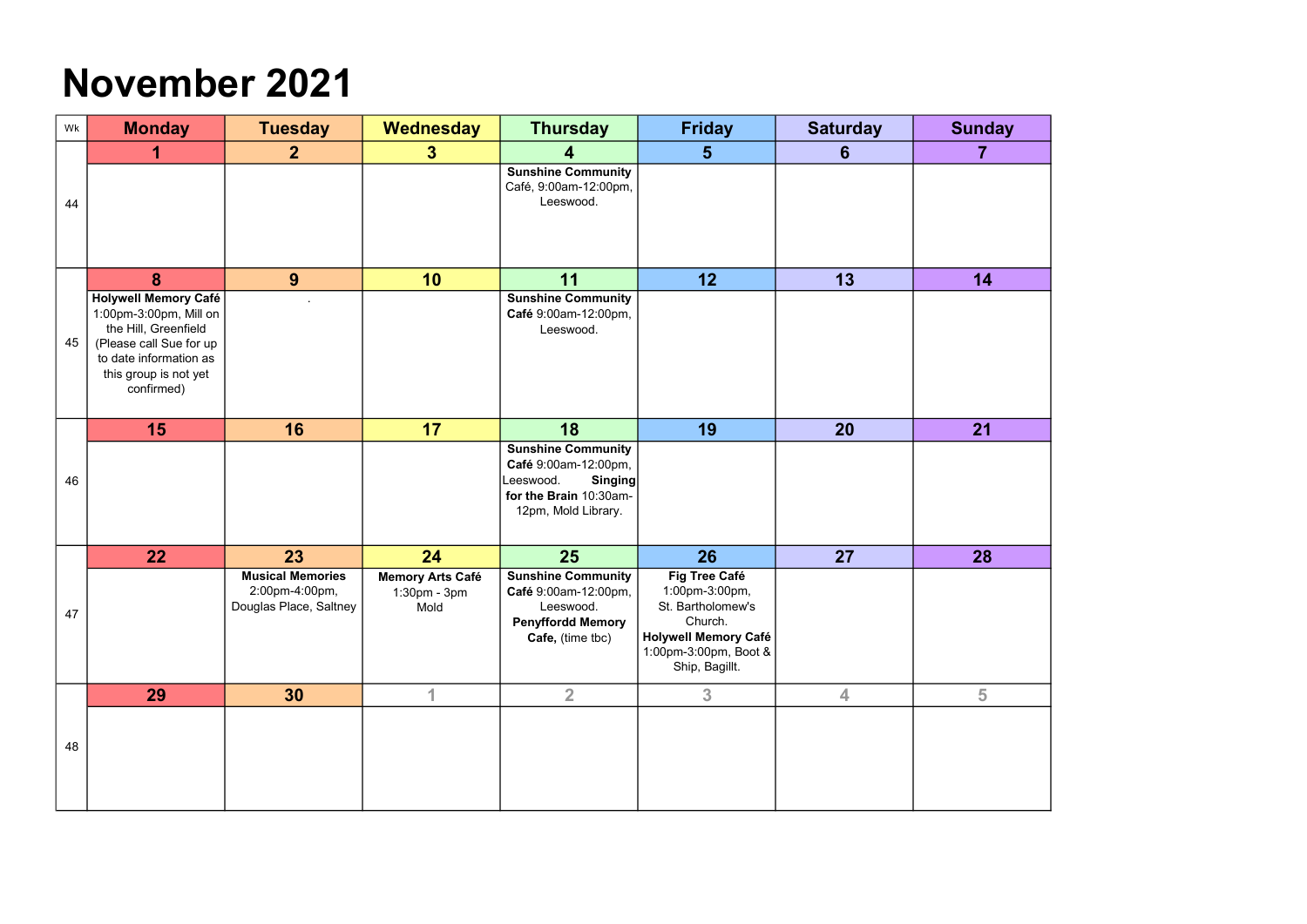## December 2021<sup>(All December groups TBC - Phone contacts for details)</sup>

| Wk | <b>Monday</b>                                                                                                                                                              | <b>Tuesday</b> | <b>Wednesday</b>                                      | <b>Thursday</b>                                                                                                                  | <b>Friday</b>  | <b>Saturday</b>      | <b>Sunday</b>     |
|----|----------------------------------------------------------------------------------------------------------------------------------------------------------------------------|----------------|-------------------------------------------------------|----------------------------------------------------------------------------------------------------------------------------------|----------------|----------------------|-------------------|
|    | 29                                                                                                                                                                         | 30             |                                                       |                                                                                                                                  | 3 <sup>2</sup> | 4                    | 5 <sup>5</sup>    |
| 48 |                                                                                                                                                                            |                |                                                       | <b>Sunshine Community</b><br>Café 9:00am-12:00pm,<br>Leeswood.                                                                   |                |                      |                   |
|    | 6                                                                                                                                                                          | $\overline{7}$ | 8                                                     | 9                                                                                                                                | 10             | 11                   | 12                |
| 49 | Monday Mix 1:30pm-<br>3:00pm, St Mary's<br>Catholic Church Hall,<br>Flint.                                                                                                 |                |                                                       | <b>Sunshine Community</b><br>Café 9:00am-12:00pm,<br>Leeswood.                                                                   |                |                      |                   |
|    | 13                                                                                                                                                                         | 14             | 15                                                    | 16                                                                                                                               | 17             | 18                   | 19                |
| 50 | Holywell Memory Café<br>1:00pm-3:00pm, Mill on $\vert$<br>the Hill, Greenfield<br>(Please call Sue for up<br>to date information as<br>this group is not yet<br>confirmed) |                | <b>Memory Arts Café</b><br>$1:30$ pm - $3$ pm<br>Mold | <b>Sunshine Community</b><br>Café 9:00am-12:00pm,<br>Leeswood.<br><b>Singing for the Brain</b><br>10:30am-12pm, Mold<br>Library. |                |                      |                   |
|    | <b>20</b>                                                                                                                                                                  | 21             | 22                                                    | 23                                                                                                                               | 24             | 25                   | 26                |
| 51 |                                                                                                                                                                            |                |                                                       | <b>Sunshine Community</b><br>Café 9:00am-12:00pm,<br>Leeswood.                                                                   |                | <b>Christmas Day</b> | <b>Boxing Day</b> |
|    | 27                                                                                                                                                                         | 28             | 29                                                    | 30                                                                                                                               | 31             | 4                    | $\overline{2}$    |
| 52 |                                                                                                                                                                            |                |                                                       | <b>Sunshine Community</b><br>Café 9:00am-12:00pm,<br>Leeswood.<br><b>Penyffordd Memory</b><br>Cafe, (time tbc).                  |                | New Year's Day       |                   |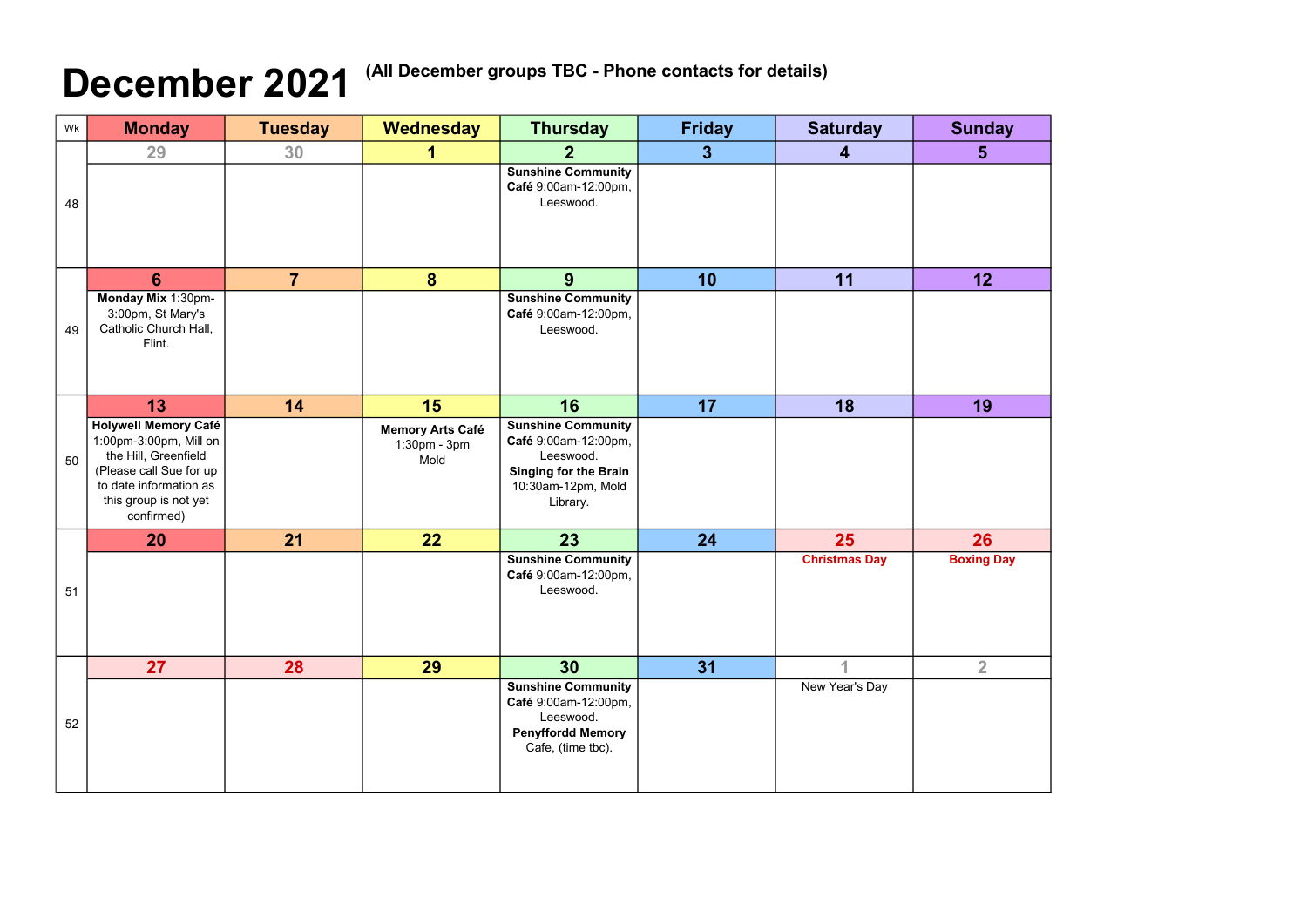## January 2022 (Please confirm with Lead if sessions are going ahead)

| Wk             | <b>Monday</b>                                                                                                                    | <b>Tuesday</b>                                                                                                     | Wednesday       | <b>Thursday</b>                                                                                                       | <b>Friday</b>                                                                                                                                             | <b>Saturday</b> | <b>Sunday</b> |
|----------------|----------------------------------------------------------------------------------------------------------------------------------|--------------------------------------------------------------------------------------------------------------------|-----------------|-----------------------------------------------------------------------------------------------------------------------|-----------------------------------------------------------------------------------------------------------------------------------------------------------|-----------------|---------------|
|                | 3.                                                                                                                               | $\overline{4}$                                                                                                     | 5               | 6                                                                                                                     | 7                                                                                                                                                         | 8               | 9             |
| $\mathbf{1}$   | Monday Mix 1:30pm-<br>3:00pm, St Mary's<br>Catholic Church Hall,<br>Flint.                                                       |                                                                                                                    |                 | <b>Sunshine Community</b><br>Café 9:00am-12:00pm,<br>Leeswood.                                                        |                                                                                                                                                           |                 |               |
|                | 10                                                                                                                               | 11                                                                                                                 | 12 <sub>2</sub> | 13                                                                                                                    | 14                                                                                                                                                        | 15              | 16            |
| $\overline{2}$ | <b>Holywell Memory Café</b><br>1:00pm-3:00pm, Mill on<br>the Hill, Greenfield<br>(Please call Sue for up<br>to date information) | <b>Musical Memories</b><br>2:00pm-4:00pm,<br>Douglas Place, Saltney<br>(Please phone to check<br>this is running). |                 | <b>Sunshine Community</b><br>Café 9:00am-12:00pm,<br>Leeswood.                                                        |                                                                                                                                                           |                 |               |
|                | 17                                                                                                                               | 18                                                                                                                 | 19              | 20                                                                                                                    | 21                                                                                                                                                        | 22              | 23            |
| 3              |                                                                                                                                  |                                                                                                                    |                 | <b>Sunshine Community</b><br>Café 9:00am-12:00pm,<br>Leeswood.<br><b>Singing for the Brain</b><br>10:30am-12pm, Mold. |                                                                                                                                                           |                 |               |
|                | 24                                                                                                                               | 25                                                                                                                 | 26              | 27                                                                                                                    | 28                                                                                                                                                        | 29              | 30            |
| $\overline{4}$ |                                                                                                                                  |                                                                                                                    |                 | <b>Sunshine Community</b><br>Café 9:00am-12:00pm,<br>Leeswood.<br><b>Penyffordd Memory</b><br>Cafe, (time tbc).       | <b>Fig Tree Café</b><br>1:00pm-3:00pm,<br>St. Bartholomew's<br>Church, Sealand.<br><b>Holywell Memory Café</b><br>1:00pm-3:00pm, Boot &<br>Ship, Bagillt. |                 |               |
|                | 31                                                                                                                               | 4                                                                                                                  | $\overline{2}$  | 3 <sup>1</sup>                                                                                                        | 4                                                                                                                                                         | 5               | 6             |
| 5              |                                                                                                                                  |                                                                                                                    |                 |                                                                                                                       |                                                                                                                                                           |                 |               |

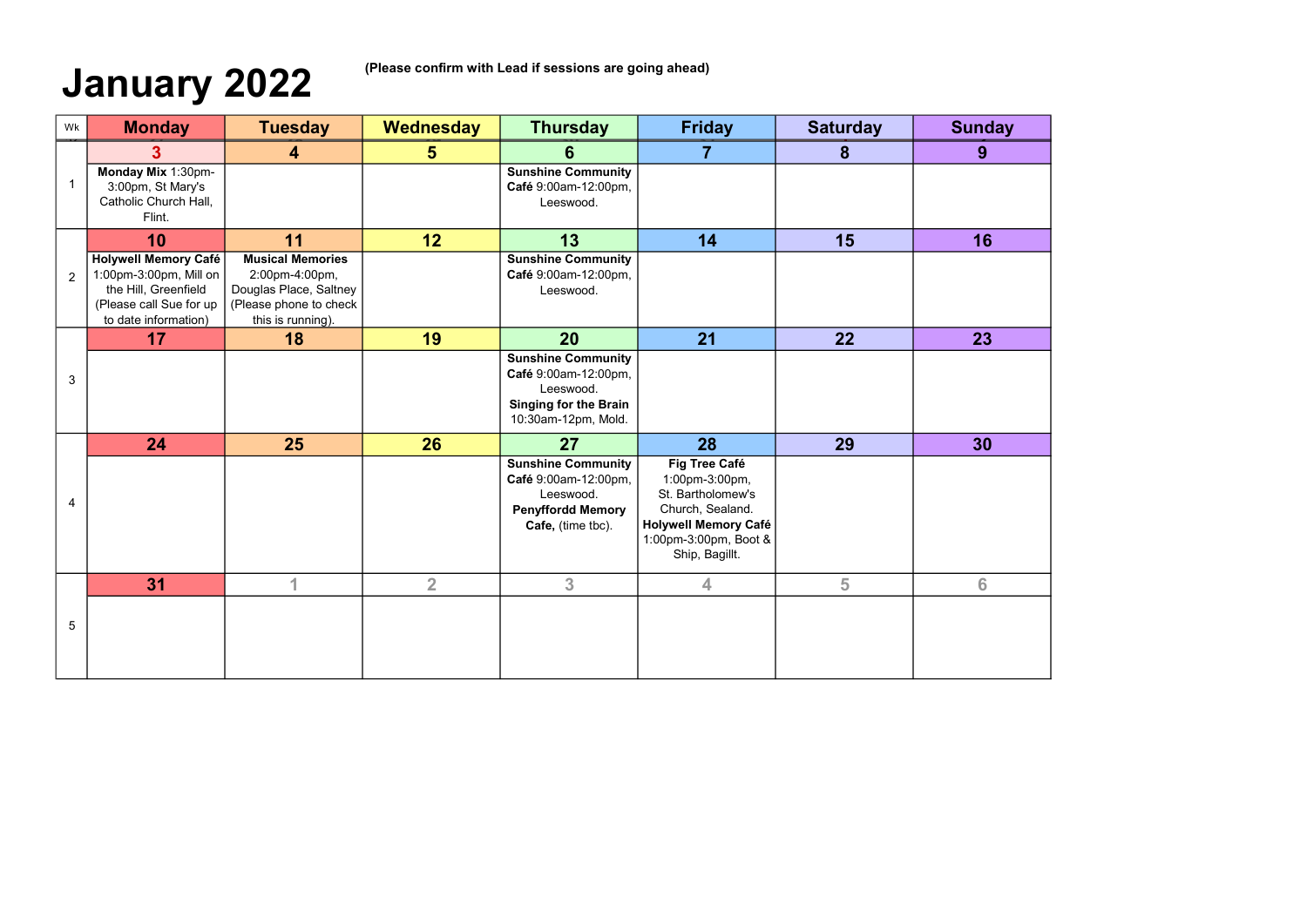## February 2022

| Wk              | <b>Monday</b>                                                                                                                    | <b>Tuesday</b>                                                                                                    | Wednesday      | <b>Thursday</b>                                                                                                          | <b>Friday</b>                                                                                                                                      | <b>Saturday</b> | <b>Sunday</b> |
|-----------------|----------------------------------------------------------------------------------------------------------------------------------|-------------------------------------------------------------------------------------------------------------------|----------------|--------------------------------------------------------------------------------------------------------------------------|----------------------------------------------------------------------------------------------------------------------------------------------------|-----------------|---------------|
|                 | 31                                                                                                                               | 1                                                                                                                 | 2 <sup>2</sup> | 3 <sup>°</sup>                                                                                                           | $\overline{\mathbf{4}}$                                                                                                                            | $5\phantom{1}$  | 6             |
| $5\phantom{.0}$ |                                                                                                                                  |                                                                                                                   |                | <b>Sunshine Community</b><br>Café 9:00am-12:00pm,<br>Leeswood.                                                           |                                                                                                                                                    |                 |               |
|                 | $\overline{7}$                                                                                                                   | 8                                                                                                                 | 9              | 10                                                                                                                       | 11                                                                                                                                                 | 12              | 13            |
| 6               | Monday Mix 1:30pm-<br>3:00pm, St Mary's<br>Catholic Church Hall,<br>Flint.                                                       | <b>Musical Memories</b><br>2:00pm-4:00pm,<br>Douglas Place, Saltney<br>(Please phone to check<br>this is running) |                | <b>Sunshine Community</b><br>Café 9:00am-12:00pm,<br>Leeswood.                                                           |                                                                                                                                                    |                 |               |
|                 | 14                                                                                                                               | 15                                                                                                                | 16             | 17                                                                                                                       | 18                                                                                                                                                 | 19              | 20            |
| $\overline{7}$  | <b>Holywell Memory Café</b><br>1:00pm-3:00pm, Mill on<br>the Hill, Greenfield<br>(Please call Sue for up<br>to date information) |                                                                                                                   |                | <b>Sunshine Community</b><br>Café 9:00am-12:00pm,<br>Leeswood.<br><b>Singing</b><br>for the Brain 10:30am-<br>12pm, Mold |                                                                                                                                                    |                 |               |
|                 | 21                                                                                                                               | 22                                                                                                                | 23             | 24                                                                                                                       | 25                                                                                                                                                 | 26              | 27            |
| 8               |                                                                                                                                  |                                                                                                                   |                | <b>Sunshine Community</b><br>Café 9:00am-12:00pm,<br>Leeswood.<br><b>Penyffordd Memory</b><br>Cafe, (time tbc).          | Fig Tree Café<br>1:00pm-3:00pm,<br>St. Bartholomew's<br>Church, Sealand.<br><b>Holywell Memory Café</b><br>1:00pm-3:00pm, Boot &<br>Ship, Bagillt. |                 |               |
|                 | 28                                                                                                                               | 1                                                                                                                 | $\overline{2}$ | 3 <sup>1</sup>                                                                                                           | 4                                                                                                                                                  | 5               | 6             |
| 9               |                                                                                                                                  |                                                                                                                   |                |                                                                                                                          |                                                                                                                                                    |                 |               |

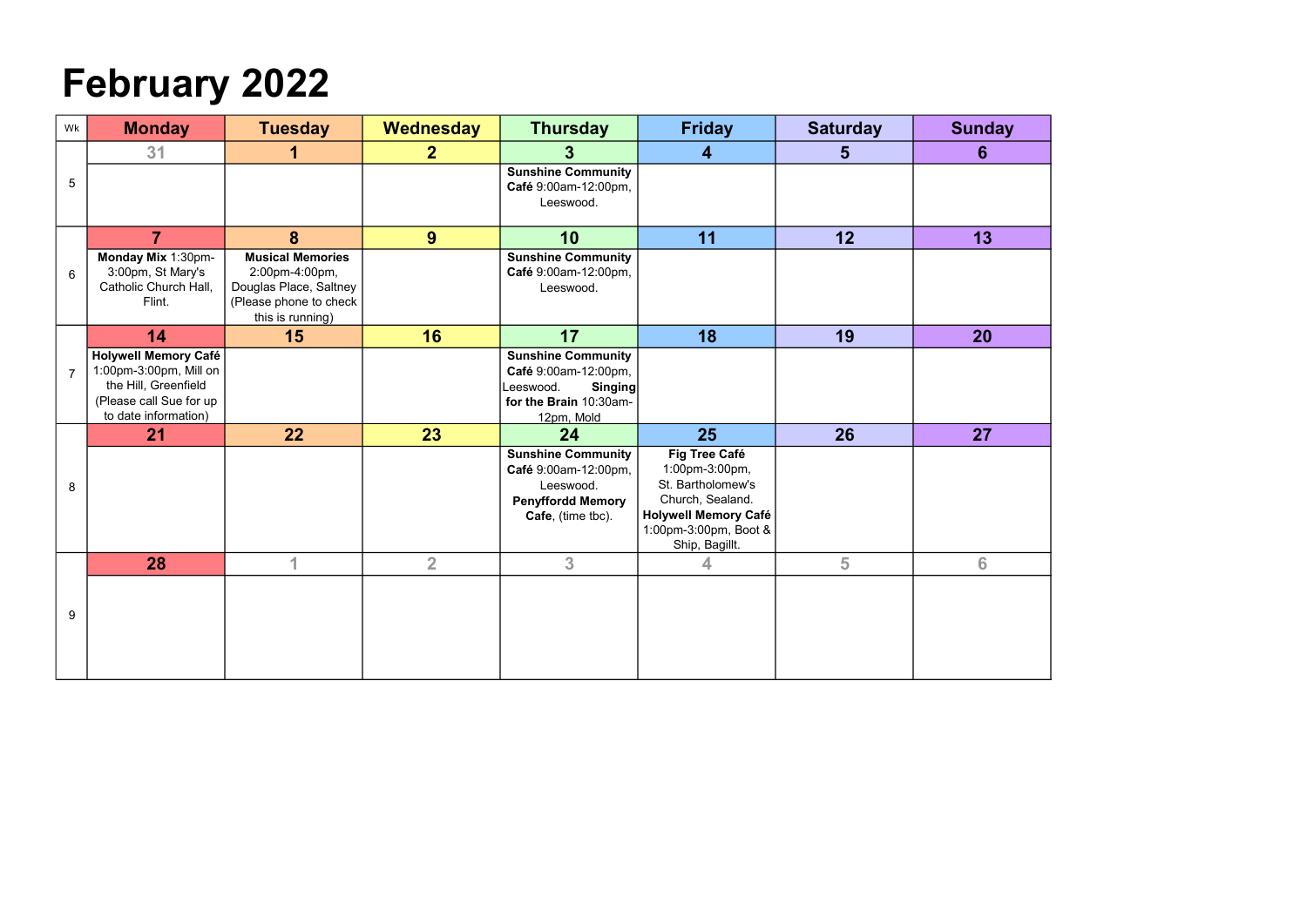### March 2022

| Wk | <b>Monday</b>                                                                                                                    | <b>Tuesday</b>                                                                                                    | Wednesday | <b>Thursday</b>                                                                                                      | <b>Friday</b>                                                                                                                                      | <b>Saturday</b> | <b>Sunday</b> |
|----|----------------------------------------------------------------------------------------------------------------------------------|-------------------------------------------------------------------------------------------------------------------|-----------|----------------------------------------------------------------------------------------------------------------------|----------------------------------------------------------------------------------------------------------------------------------------------------|-----------------|---------------|
|    |                                                                                                                                  |                                                                                                                   |           |                                                                                                                      |                                                                                                                                                    |                 |               |
| 9  |                                                                                                                                  |                                                                                                                   |           | <b>Sunshine Community</b><br>Café 9:00am-12:00pm,<br>Leeswood.                                                       |                                                                                                                                                    |                 |               |
|    | $\overline{7}$                                                                                                                   | 8                                                                                                                 | 9         | 10                                                                                                                   | 11                                                                                                                                                 | 12              | 13            |
| 10 | Monday Mix 1:30pm-<br>3:00pm, St Mary's Catholic<br>Church Hall, Flint.                                                          | <b>Musical Memories</b><br>2:00pm-4:00pm, Douglas<br>Place, Saltney (Please<br>phone to check this is<br>running) |           | <b>Sunshine Community</b><br>Café 9:00am-12:00pm,<br>Leeswood.                                                       |                                                                                                                                                    |                 |               |
|    | 14                                                                                                                               | 15                                                                                                                | 16        | 17                                                                                                                   | 18                                                                                                                                                 | 19              | 20            |
| 11 | <b>Holywell Memory Café</b><br>1:00pm-3:00pm, Mill on the<br>Hill, Greenfield (Please call<br>Sue for up to date<br>information) |                                                                                                                   |           | <b>Sunshine Community</b><br>Café 9:00am-12:00pm,<br>Leeswood.<br><b>Singing for the Brain</b><br>10:30am-12pm, Mold |                                                                                                                                                    |                 |               |
|    | 21                                                                                                                               | 22                                                                                                                | 23        | 24                                                                                                                   | 25                                                                                                                                                 | 26              | 27            |
| 12 |                                                                                                                                  |                                                                                                                   |           | <b>Sunshine Community</b><br>Café 9:00am-12:00pm,<br>Leeswood.                                                       | Fig Tree Café<br>1:00pm-3:00pm,<br>St. Bartholomew's Church,<br>Sealand.<br><b>Holywell Memory Café</b><br>1:00pm-3:00pm, Boot & Ship,<br>Bagillt. |                 |               |
|    | 28                                                                                                                               | 29                                                                                                                | 30        | 31                                                                                                                   |                                                                                                                                                    | $\overline{2}$  | 3             |
| 13 |                                                                                                                                  |                                                                                                                   |           | <b>Sunshine Community</b><br>Café 9:00am-12:00pm,<br>Leeswood.<br>Penyffordd Memory Cafe,<br>(time tbc).             |                                                                                                                                                    |                 |               |

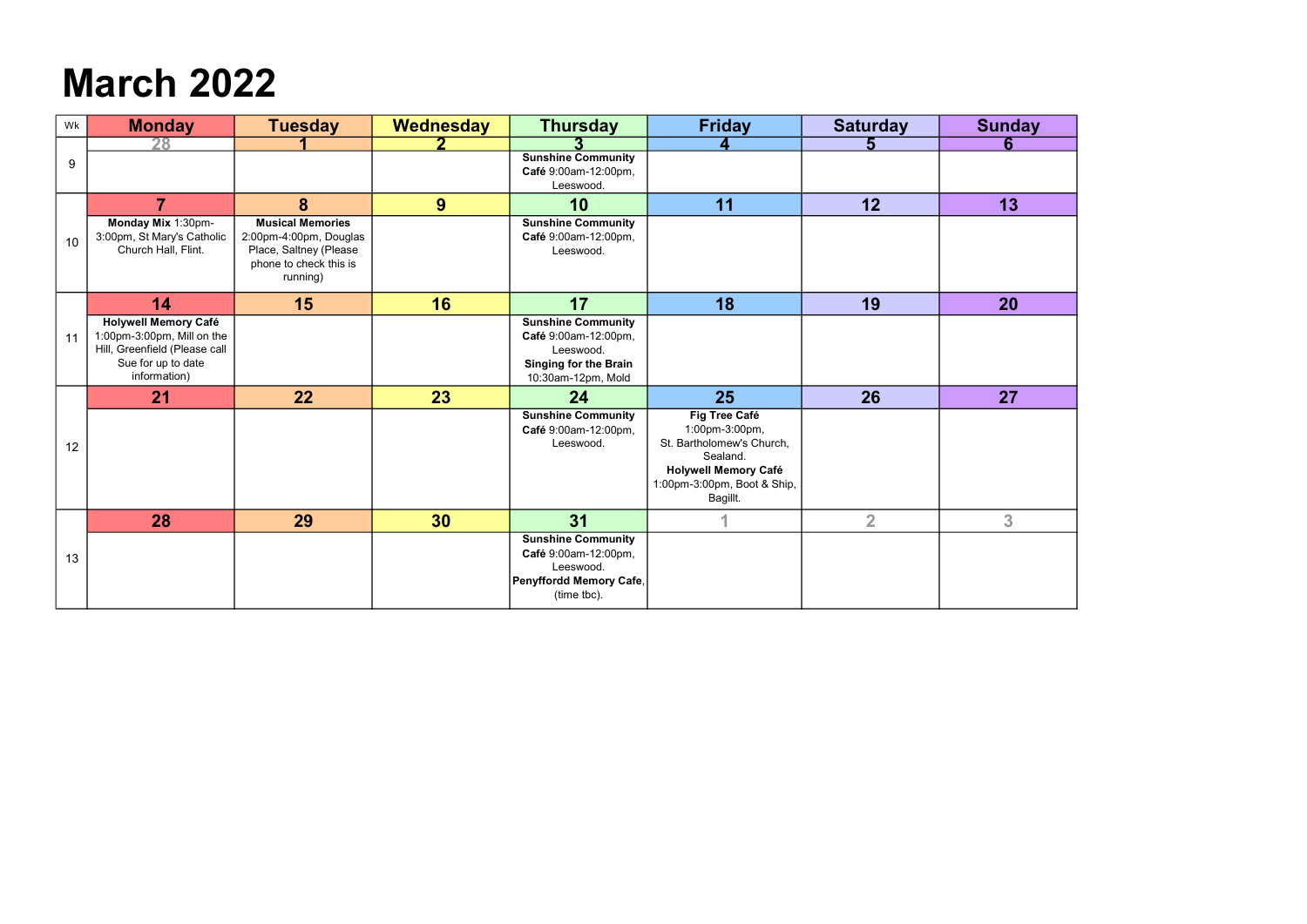## April 2022

| Wk | <b>Monday</b>                                                                                                                    | <b>Tuesday</b>                                                                                                    | Wednesday       | <b>Thursday</b>                                                                                                      | <b>Friday</b>                                                            | <b>Saturday</b> | <b>Sunday</b> |
|----|----------------------------------------------------------------------------------------------------------------------------------|-------------------------------------------------------------------------------------------------------------------|-----------------|----------------------------------------------------------------------------------------------------------------------|--------------------------------------------------------------------------|-----------------|---------------|
| 13 | 28                                                                                                                               | 29                                                                                                                | 30              | 31                                                                                                                   |                                                                          | 2               | 3             |
|    | 4                                                                                                                                | $5\phantom{1}$                                                                                                    | $6\phantom{1}6$ | $\overline{\mathbf{7}}$                                                                                              | 8                                                                        | 9               | 10            |
| 14 | Monday Mix 1:30pm-<br>3:00pm, St Mary's<br>Catholic Church Hall,<br>Flint.                                                       |                                                                                                                   |                 | <b>Sunshine Community</b><br>Café 9:00am-12:00pm,<br>Leeswood.                                                       |                                                                          |                 |               |
|    | 11                                                                                                                               | 12                                                                                                                | 13              | 14                                                                                                                   | 15                                                                       | 16              | 17            |
| 15 | <b>Holywell Memory Café</b><br>1:00pm-3:00pm, Mill on<br>the Hill, Greenfield<br>(Please call Sue for up<br>to date information) | <b>Musical Memories</b><br>2:00pm-4:00pm,<br>Douglas Place, Saltney<br>(Please phone to check<br>this is running) |                 | <b>Sunshine Community</b><br>Café 9:00am-12:00pm,<br>Leeswood.                                                       | <b>Good Friday</b>                                                       |                 |               |
|    | 18                                                                                                                               | 19                                                                                                                | <b>20</b>       | 21                                                                                                                   | $22 \overline{)}$                                                        | 23              | 24            |
| 16 | <b>Easter Monday</b>                                                                                                             |                                                                                                                   |                 | <b>Sunshine Community</b><br>Café 9:00am-12:00pm,<br>Leeswood.<br><b>Singing for the Brain</b><br>10:30am-12pm, Mold | Fig Tree Café<br>1:00pm-3:00pm,<br>St. Bartholomew's<br>Church, Sealand. |                 |               |
|    | 25                                                                                                                               | 26                                                                                                                | 27              | 28                                                                                                                   | 29                                                                       | 30              |               |
| 17 |                                                                                                                                  |                                                                                                                   |                 | <b>Sunshine Community</b><br>Café 9:00am-12:00pm,<br>Leeswood.<br>Penyffordd Memory Cafe,<br>(time tbc).             | <b>Holywell Memory Café</b><br>1:00pm-3:00pm, Boot &<br>Ship, Bagillt.   |                 |               |

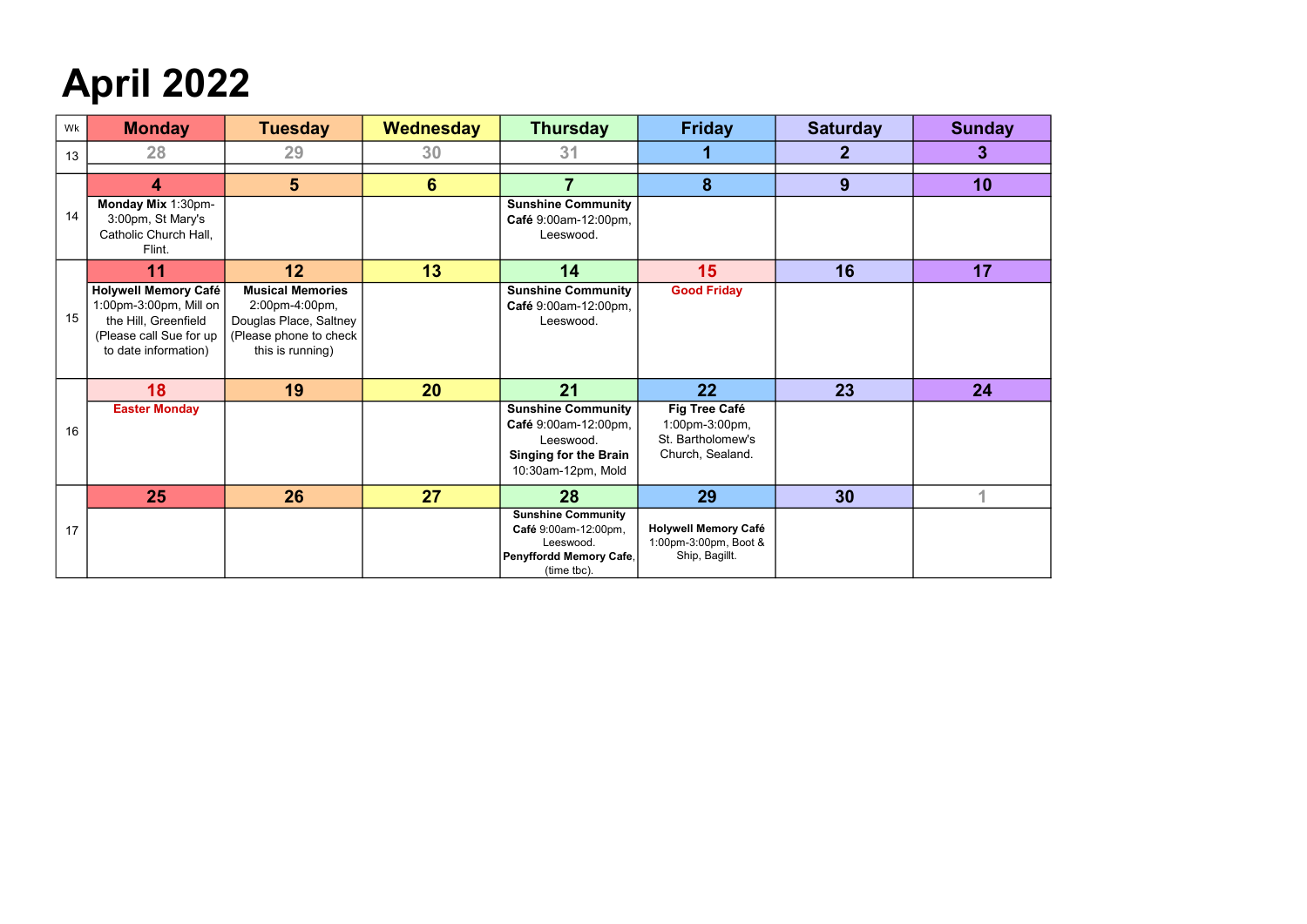## May 2022

| Wk | <b>Monday</b>                                                                                                                     | <b>Tuesday</b>                                                                                                    | Wednesday | <b>Thursday</b>                                                                                                      | <b>Friday</b>                                                                                                                                      | <b>Saturday</b> | <b>Sunday</b> |
|----|-----------------------------------------------------------------------------------------------------------------------------------|-------------------------------------------------------------------------------------------------------------------|-----------|----------------------------------------------------------------------------------------------------------------------|----------------------------------------------------------------------------------------------------------------------------------------------------|-----------------|---------------|
| 17 | 25                                                                                                                                | 26                                                                                                                | 27        | 28                                                                                                                   | 29                                                                                                                                                 | 30              | 1             |
|    | 2 <sup>1</sup>                                                                                                                    | $3\overline{3}$                                                                                                   | 4         | 5 <sup>5</sup>                                                                                                       | $6\phantom{1}$                                                                                                                                     | $\overline{7}$  | 8             |
| 18 | <b>Early May Bank Holiday</b><br>Monday Mix 1:30pm-3:00pm,<br>St Mary's Catholic Church<br>Hall, Flint (please phone to<br>check) |                                                                                                                   |           | <b>Sunshine Community</b><br>Café 9:00am-12:00pm,<br>Leeswood.                                                       |                                                                                                                                                    |                 |               |
|    | 9                                                                                                                                 | 10                                                                                                                | 11        | 12                                                                                                                   | 13                                                                                                                                                 | 14              | 15            |
| 19 | <b>Holywell Memory Café</b><br>1:00pm-3:00pm, Mill on the<br>Hill, Greenfield (Please call<br>Sue for up to date<br>information)  | <b>Musical Memories</b><br>2:00pm-4:00pm, Douglas<br>Place, Saltney (Please<br>phone to check this is<br>running) |           | <b>Sunshine Community</b><br>Café 9:00am-12:00pm,<br>Leeswood.                                                       |                                                                                                                                                    |                 |               |
|    | 16                                                                                                                                | 17                                                                                                                | 18        | 19                                                                                                                   | <b>20</b>                                                                                                                                          | 21              | 22            |
| 20 |                                                                                                                                   |                                                                                                                   |           | <b>Sunshine Community</b><br>Café 9:00am-12:00pm,<br>Leeswood.<br><b>Singing for the Brain</b><br>10:30am-12pm, Mold |                                                                                                                                                    |                 |               |
|    | 23                                                                                                                                | 24                                                                                                                | 25        | 26                                                                                                                   | 27                                                                                                                                                 | 28              | 29            |
| 21 |                                                                                                                                   |                                                                                                                   |           | <b>Sunshine Community</b><br>Café 9:00am-12:00pm,<br>Leeswood.<br>Penyffordd Memory Cafe,<br>(time tbc).             | Fig Tree Café<br>1:00pm-3:00pm,<br>St. Bartholomew's Church,<br>Sealand.<br><b>Holywell Memory Café</b><br>1:00pm-3:00pm, Boot &<br>Ship, Bagillt. |                 |               |
|    | 30                                                                                                                                | 31                                                                                                                | 1         | $\overline{2}$                                                                                                       | 3                                                                                                                                                  | 4               | 5             |
| 22 |                                                                                                                                   |                                                                                                                   |           | <b>Spring Bank Holiday</b>                                                                                           | <b>Platinum Jubilee</b>                                                                                                                            |                 |               |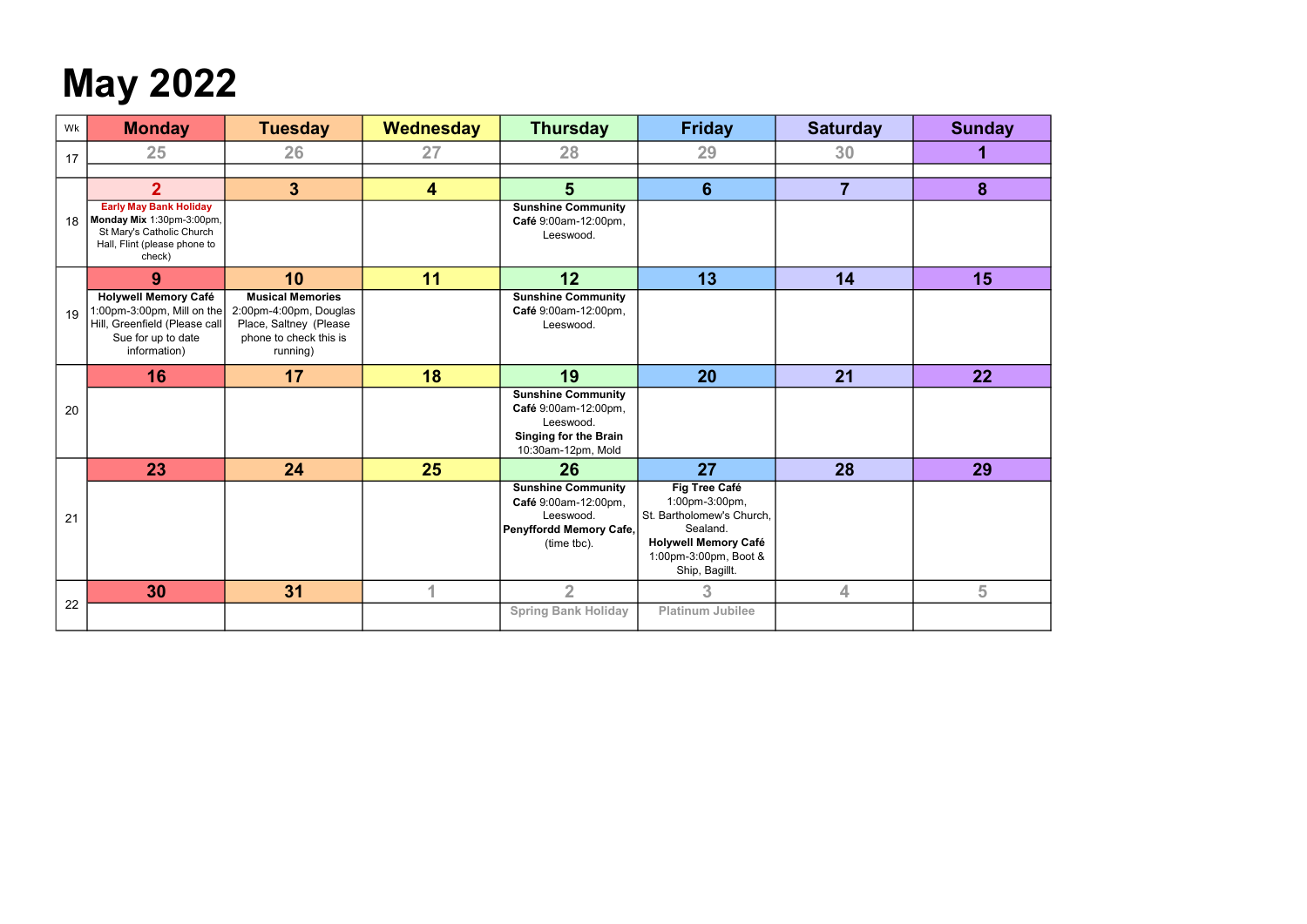### June 2022

| Wk | <b>Monday</b>                                                                                                                    | <b>Tuesday</b>                                                                                                    | Wednesday | <b>Thursday</b>                                                                                                          | <b>Friday</b>                                                                                                                                      | <b>Saturday</b> | <b>Sunday</b>  |
|----|----------------------------------------------------------------------------------------------------------------------------------|-------------------------------------------------------------------------------------------------------------------|-----------|--------------------------------------------------------------------------------------------------------------------------|----------------------------------------------------------------------------------------------------------------------------------------------------|-----------------|----------------|
|    | 30                                                                                                                               | 31                                                                                                                |           |                                                                                                                          |                                                                                                                                                    | 4               | 5              |
| 22 |                                                                                                                                  |                                                                                                                   |           | <b>Spring Bank Holiday</b><br><b>Sunshine Community</b><br>Café 9:00am-12:00pm,<br>Leeswood?                             | <b>Platinum Jubilee</b>                                                                                                                            |                 |                |
|    | 6                                                                                                                                | $\overline{7}$                                                                                                    | 8         | 9                                                                                                                        | 10                                                                                                                                                 | 11              | 12             |
| 23 | Monday Mix 1:30pm-<br>3:00pm, St Mary's Catholic<br>Church Hall, Flint.                                                          |                                                                                                                   |           | <b>Sunshine Community</b><br>Café 9:00am-12:00pm,<br>Leeswood.                                                           |                                                                                                                                                    |                 |                |
|    | 13                                                                                                                               | 14                                                                                                                | 15        | 16                                                                                                                       | 17                                                                                                                                                 | 18              | 19             |
| 24 | <b>Holywell Memory Café</b><br>1:00pm-3:00pm, Mill on the<br>Hill, Greenfield (Please call<br>Sue for up to date<br>information) | <b>Musical Memories</b><br>2:00pm-4:00pm, Douglas<br>Place, Saltney (Please<br>phone to check this is<br>running) |           | <b>Sunshine Community</b><br>Café 9:00am-12:00pm,<br>Leeswood.                                                           |                                                                                                                                                    |                 |                |
|    | 20                                                                                                                               | 21                                                                                                                | 22        | 23                                                                                                                       | 24                                                                                                                                                 | 25              | 26             |
| 25 |                                                                                                                                  |                                                                                                                   |           | <b>Sunshine Community</b><br>Café 9:00am-12:00pm,<br>Leeswood.<br><b>Singing</b><br>for the Brain 10:30am-<br>12pm, Mold | Fig Tree Café<br>1:00pm-3:00pm,<br>St. Bartholomew's Church,<br>Sealand.<br><b>Holywell Memory Café</b><br>1:00pm-3:00pm, Boot &<br>Ship, Bagillt. |                 |                |
|    | 27                                                                                                                               | 28                                                                                                                | 29        | 30                                                                                                                       |                                                                                                                                                    | $\overline{2}$  | 3 <sup>1</sup> |
| 26 |                                                                                                                                  |                                                                                                                   |           | <b>Sunshine Community</b><br>Café 9:00am-12:00pm,<br>Leeswood.<br>Penyffordd Memory Cafe,<br>(time tbc).                 |                                                                                                                                                    |                 |                |

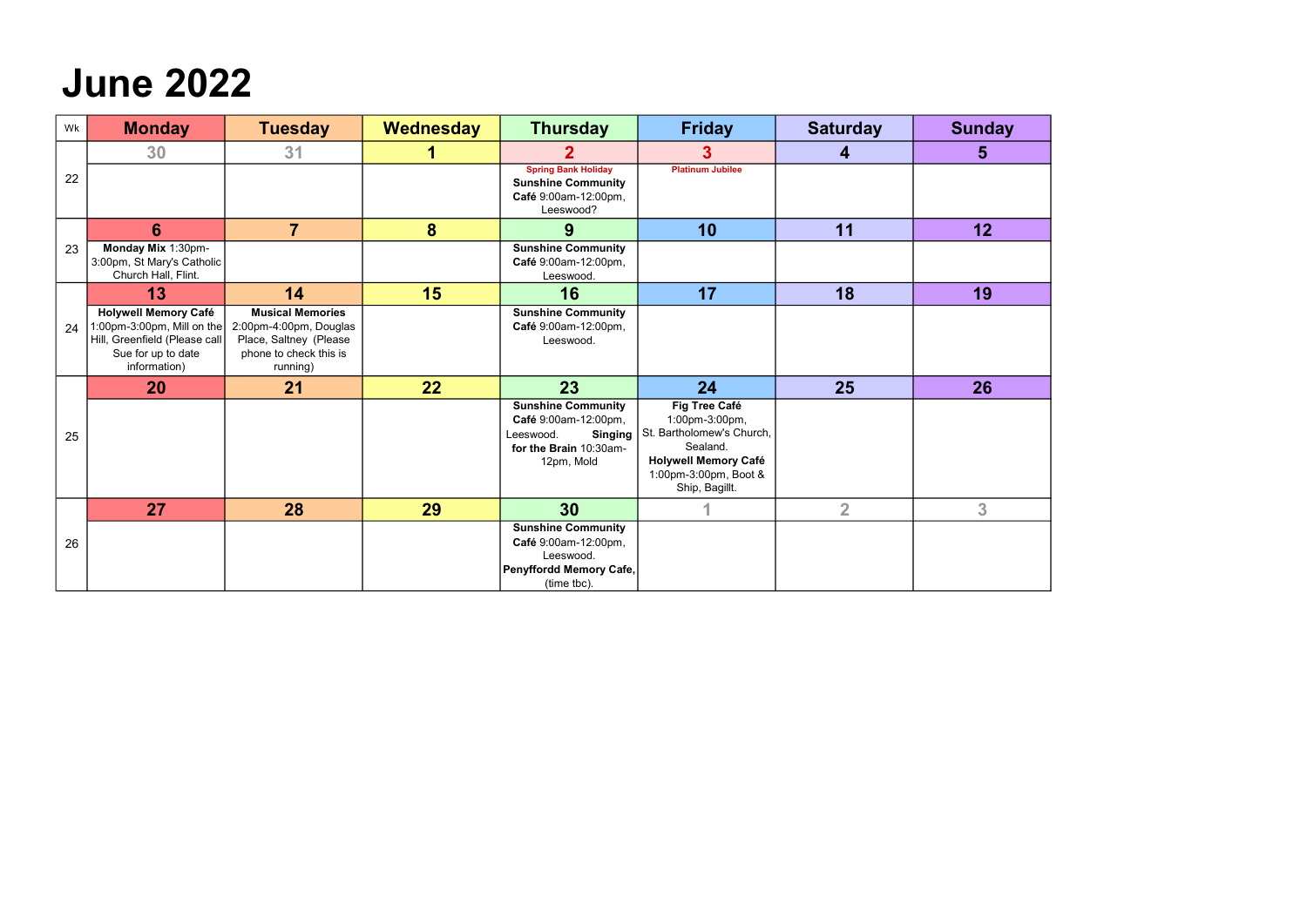## July 2022

| Wk | <b>Monday</b>                                                                                                                    | <b>Tuesday</b>                                                                                                    | Wednesday      | <b>Thursday</b>                                                                                                     | <b>Friday</b>                                                            | <b>Saturday</b> | <b>Sunday</b> |
|----|----------------------------------------------------------------------------------------------------------------------------------|-------------------------------------------------------------------------------------------------------------------|----------------|---------------------------------------------------------------------------------------------------------------------|--------------------------------------------------------------------------|-----------------|---------------|
| 26 | 27                                                                                                                               | 28                                                                                                                | 29             | 30                                                                                                                  |                                                                          | $\mathbf 2$     | 3             |
|    | 4                                                                                                                                | $5\phantom{1}$                                                                                                    | $6\phantom{1}$ | 7                                                                                                                   | 8                                                                        | 9               | 10            |
| 27 | Monday Mix 1:30pm-<br>3:00pm, St Mary's Catholic<br>Church Hall, Flint.                                                          |                                                                                                                   |                | <b>Sunshine Community</b><br>Café 9:00am-12:00pm,<br>Leeswood                                                       |                                                                          |                 |               |
|    | 11                                                                                                                               | 12                                                                                                                | 13             | 14                                                                                                                  | 15                                                                       | 16              | 17            |
| 28 | <b>Holywell Memory Café</b><br>1:00pm-3:00pm, Mill on the<br>Hill, Greenfield (Please call<br>Sue for up to date<br>information) | <b>Musical Memories</b><br>2:00pm-4:00pm, Douglas<br>Place, Saltney (Please<br>phone to check this is<br>running) |                | <b>Sunshine Community</b><br>Café 9:00am-12:00pm,<br>Leeswood                                                       |                                                                          |                 |               |
|    | 18                                                                                                                               | 19                                                                                                                | 20             | 21                                                                                                                  | 22                                                                       | 23              | 24            |
| 29 |                                                                                                                                  |                                                                                                                   |                | <b>Sunshine Community</b><br>Café 9:00am-12:00pm,<br>Leeswood<br><b>Singing for the Brain</b><br>10:30am-12pm, Mold | Fig Tree Café<br>1:00pm-3:00pm,<br>St. Bartholomew's Church,<br>Sealand. |                 |               |
|    | 25                                                                                                                               | 26                                                                                                                | 27             | 28                                                                                                                  | 29                                                                       | 30              | 31            |
| 30 |                                                                                                                                  |                                                                                                                   |                | <b>Sunshine Community</b><br>Café 9:00am-12:00pm,<br>Leeswood<br>Penyffordd Memory Cafe,<br>(time tbc).             | <b>Holywell Memory Café</b><br>1:00pm-3:00pm, Boot &<br>Ship, Bagillt.   |                 |               |

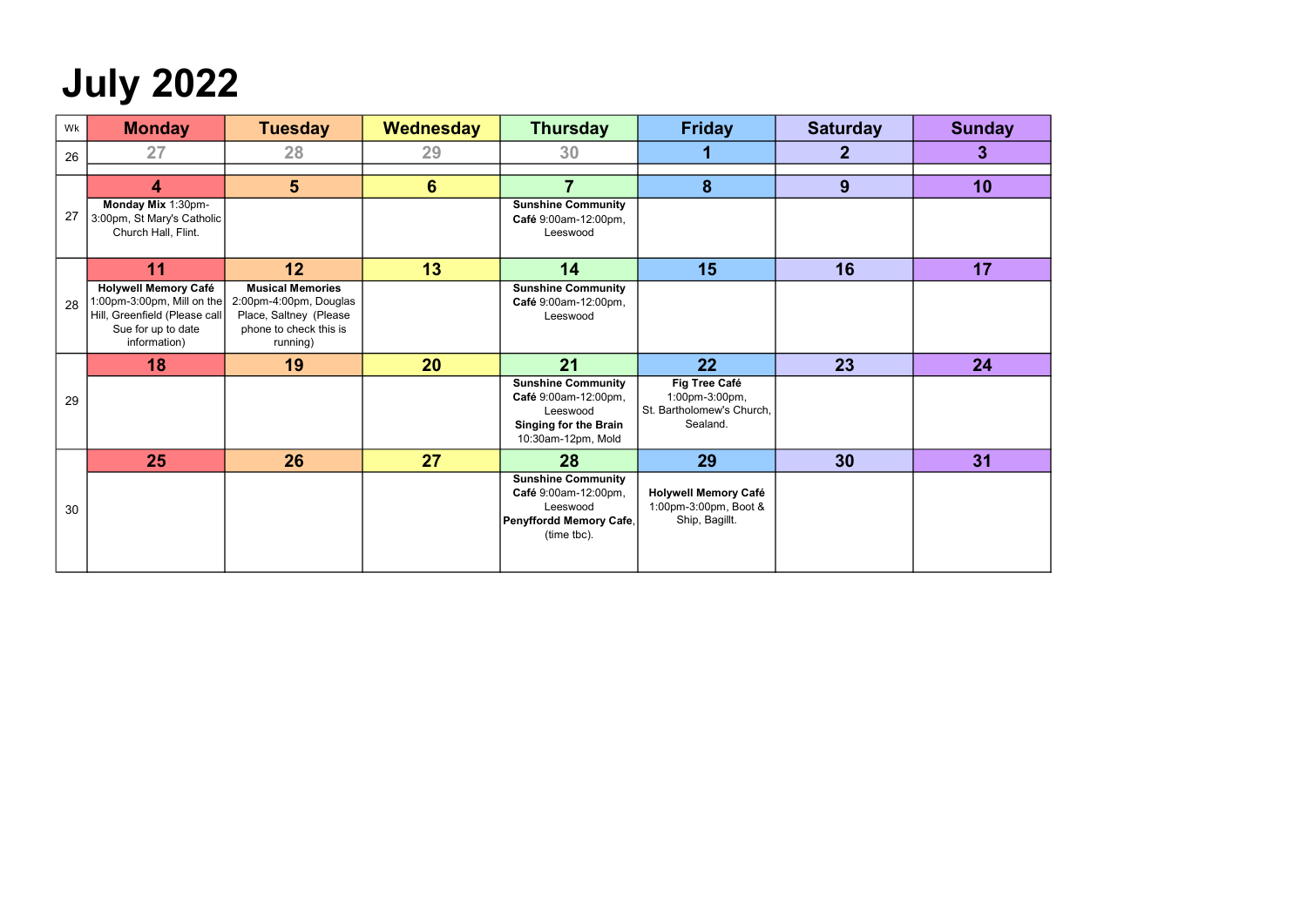## August 2022

| Wk | <b>Monday</b>                                                                                                                    | <b>Tuesday</b>                                                                                               | Wednesday        | <b>Thursday</b>                                                                                                     | <b>Friday</b>                                                                                                                                             | <b>Saturday</b> | <b>Sunday</b> |
|----|----------------------------------------------------------------------------------------------------------------------------------|--------------------------------------------------------------------------------------------------------------|------------------|---------------------------------------------------------------------------------------------------------------------|-----------------------------------------------------------------------------------------------------------------------------------------------------------|-----------------|---------------|
|    |                                                                                                                                  | $\mathbf{2}$                                                                                                 | $\boldsymbol{3}$ | 4                                                                                                                   | 5 <sup>5</sup>                                                                                                                                            | 6               | 7             |
| 31 | Monday Mix 1:30pm-<br>3:00pm, St Mary's Catholic<br>Church Hall, Flint.                                                          |                                                                                                              |                  | <b>Sunshine Community</b><br>Café 9:00am-12:00pm,<br>Leeswood                                                       |                                                                                                                                                           |                 |               |
|    | 8                                                                                                                                | 9                                                                                                            | 10               | 11                                                                                                                  | 12                                                                                                                                                        | 13              | 14            |
| 32 | <b>Holywell Memory Café</b><br>1:00pm-3:00pm, Mill on the<br>Hill, Greenfield (Please call<br>Sue for up to date<br>information) | . Musical Memories<br>2:00pm-4:00pm, Douglas<br>Place, Saltney (Please<br>phone to check this is<br>running) |                  | <b>Sunshine Community</b><br>Café 9:00am-12:00pm,<br>Leeswood                                                       |                                                                                                                                                           |                 |               |
|    | 15                                                                                                                               | 16                                                                                                           | 17               | 18                                                                                                                  | 19                                                                                                                                                        | 20              | 21            |
| 33 |                                                                                                                                  |                                                                                                              |                  | <b>Sunshine Community</b><br>Café 9:00am-12:00pm,<br>Leeswood<br><b>Singing for the Brain</b><br>10:30am-12pm, Mold |                                                                                                                                                           |                 |               |
|    | 22                                                                                                                               | 23                                                                                                           | 24               | 25                                                                                                                  | 26                                                                                                                                                        | 27              | 28            |
| 34 |                                                                                                                                  |                                                                                                              |                  | <b>Sunshine Community</b><br>Café 9:00am-12:00pm,<br>Leeswood<br>Penyffordd Memory Cafe,<br>(time tbc).             | <b>Fig Tree Café</b><br>1:00pm-3:00pm,<br>St. Bartholomew's Church,<br>Sealand.<br><b>Holywell Memory Café</b><br>1:00pm-3:00pm, Boot &<br>Ship, Bagillt. |                 |               |
|    | 29                                                                                                                               | 30                                                                                                           | 31               |                                                                                                                     | $\overline{2}$                                                                                                                                            | 3               | 4             |
| 35 | <b>August Bank Holiday</b>                                                                                                       |                                                                                                              |                  |                                                                                                                     |                                                                                                                                                           |                 |               |